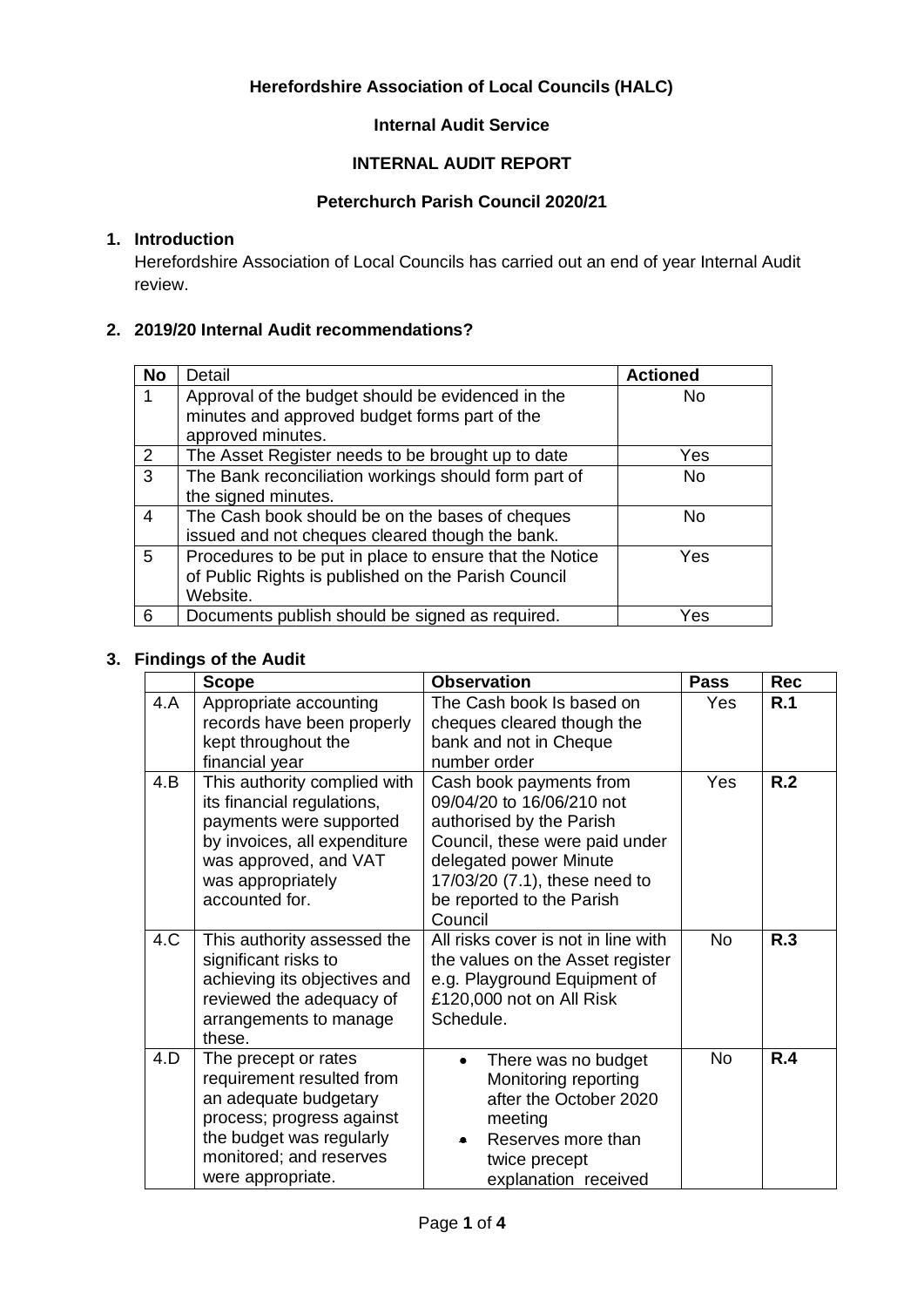|     | <b>Scope</b>                                                                                                                                                                                                                                                                                                                                  | <b>Observation</b>                                                                                   | <b>Pass</b>           | <b>Rec</b> |
|-----|-----------------------------------------------------------------------------------------------------------------------------------------------------------------------------------------------------------------------------------------------------------------------------------------------------------------------------------------------|------------------------------------------------------------------------------------------------------|-----------------------|------------|
|     |                                                                                                                                                                                                                                                                                                                                               | A Reserve Policy needs<br>$\bullet$<br>to be adopted.                                                |                       | R, 5       |
| 4.E | Expected income was fully<br>received, based on correct<br>prices, properly recorded<br>and promptly banked; and<br>VAT was appropriately<br>accounted for.                                                                                                                                                                                   |                                                                                                      | Yes                   |            |
| 4.F | Petty cash payments were<br>properly supported by<br>receipts, all petty cash<br>expenditure was approved,<br>and VAT appropriately<br>accounted for.                                                                                                                                                                                         |                                                                                                      | N/a                   |            |
| 4.G | Salaries to employees and<br>allowances to members<br>were paid in accordance<br>with this authority's<br>approvals, and PAYE and<br>NI requirements were<br>properly applied                                                                                                                                                                 |                                                                                                      |                       |            |
| 4.H | Asset and investments<br>registers were complete<br>and accurate and properly<br>maintained.                                                                                                                                                                                                                                                  |                                                                                                      | Yes                   |            |
| 4.1 | Periodic and year-end bank<br>account reconciliations<br>were properly carried out<br>during the Year.                                                                                                                                                                                                                                        | The actual Bank Reconciliation<br>workings are not evidenced as<br>part of the signed minutes        | Yes                   | R. 6       |
| 4.J | Accounting statements<br>prepared during the year<br>were prepared on the<br>correct accounting basis<br>(receipts and payments or<br>income and expenditure),<br>agreed to the cash book,<br>supported by an adequate<br>audit trail from underlying<br>records and where<br>appropriate debtors and<br>creditors were properly<br>recorded. |                                                                                                      | Yes                   |            |
| 4.K | IF the authority certified<br>itself as exempt from a<br>limited assurance review in<br>2019/20, it met the<br>exemption criteria and<br>correctly declared itself<br>exempt.                                                                                                                                                                 | Had an intermediate Review<br>therefore marked not covered<br>as required by the external<br>Auditor | <b>Not</b><br>Covered |            |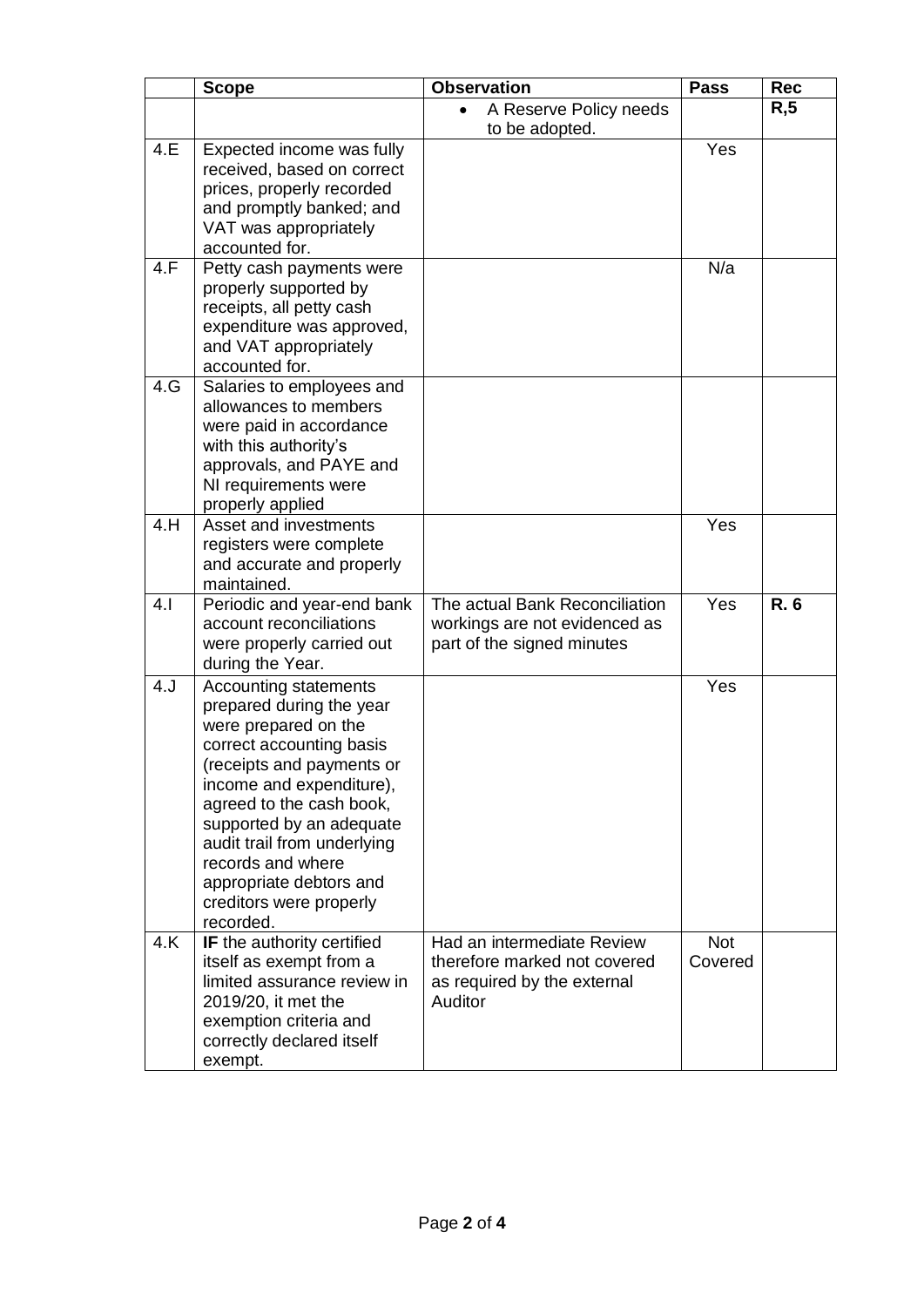|      | <b>Scope</b>                                                                                                                                                                                                                                                                                       | <b>Observation</b>                                                                                                                                                                                                                                                                                                         | <b>Pass</b> | Rec |
|------|----------------------------------------------------------------------------------------------------------------------------------------------------------------------------------------------------------------------------------------------------------------------------------------------------|----------------------------------------------------------------------------------------------------------------------------------------------------------------------------------------------------------------------------------------------------------------------------------------------------------------------------|-------------|-----|
| 4.L  | If the authority has an<br>annual turnover not<br>exceeding £25.000, it<br>publishes information on a<br>website/webpage up to<br>date at the time of the<br>internal audit in accordance<br>with the transparency code<br>for smaller authorities.                                                | The analysis of<br>$\bullet$<br>variances for 31 <sup>st</sup> March<br>2020 was not published<br>The bank reconciliation<br>for 31 <sup>st</sup> March 2020 was<br>not published.<br>A copy of the exemption<br>$\bullet$<br>certificate was not<br>published<br>All items of expenditure<br>above £100 not<br>published. | <b>No</b>   | R.7 |
| 4.M  | The Authority during the<br>previous year (2019/20<br>correctly provided for the<br>exercise of public rights as<br>required by the Accounts<br>and Audit Regulations (<br>evidenced by the notice<br>published on the website<br>and/or authority approved<br>minutes confirming the<br>dates set |                                                                                                                                                                                                                                                                                                                            | Yes         |     |
| 4. N | The authority has complied<br>with the publication<br>requirements for 2019/20<br><b>AGAR</b>                                                                                                                                                                                                      |                                                                                                                                                                                                                                                                                                                            | Yes         |     |
| 4.O  | Trust funds(including<br>charitable) The council met<br>its responsibility as a<br>trustee                                                                                                                                                                                                         |                                                                                                                                                                                                                                                                                                                            | N/a         |     |
| 4.P  | Annual Return Complete                                                                                                                                                                                                                                                                             |                                                                                                                                                                                                                                                                                                                            | Yes         |     |

# **4. Recommendations**

- 4.1 The Cash book should be on the bases of cheques issued and not cheques cleared though the bank.
- 4.2 Payments under delegated authority need to be reported to the Parish Council.
- 4.3 All assets should have adequate insurance cover.
- 4.4 Budget Monitoring should be carried out on a regular basis, reviewed by the Parish Council and reports should form part of the signed minutes.
- 4.5 A Reserve Policy should be adopted.
- 4.6 The actual Bank Reconciliation workings should form part of the signed minutes
- 4.7 All Transparency Code information to be published.

# **5. Annual Return- Internal Control Objective**

|   | <b>Objective</b>                                        | Yes           | No | <b>Not</b><br><b>Covered</b> | <b>Rec No</b> |
|---|---------------------------------------------------------|---------------|----|------------------------------|---------------|
| A | Appropriate accounting records have been properly kept  | $\mathcal{N}$ |    |                              |               |
|   | throughout the financial year                           |               |    |                              |               |
| В | This authority complied with its financial regulations, |               |    |                              |               |
|   | payments were supported by invoices, all expenditure    |               |    |                              |               |
|   | was approved and VAT was appropriately accounted for.   |               |    |                              |               |